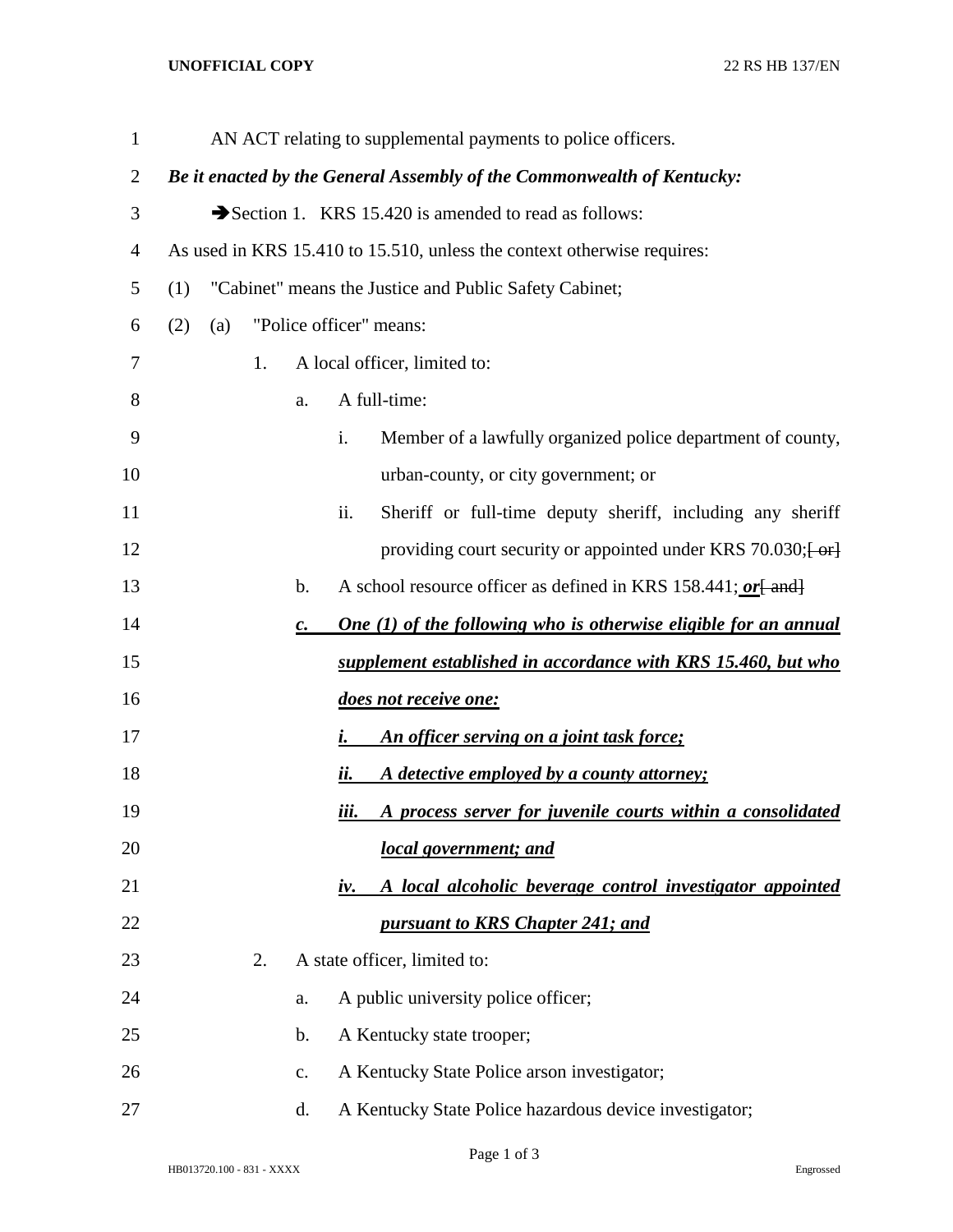| $\mathbf{1}$   |     | A Kentucky State Police legislative security specialist;<br>e.                            |
|----------------|-----|-------------------------------------------------------------------------------------------|
| $\overline{2}$ |     | f.<br>A Kentucky vehicle enforcement officer;                                             |
| 3              |     | A Kentucky Horse Park mounted patrol officer, subject to KRS<br>g.                        |
| $\overline{4}$ |     | 15.460(1)(f);                                                                             |
| 5              |     | A Kentucky state park ranger, subject to KRS 15.460(1)(f);<br>h.                          |
| 6              |     | An agriculture investigator;<br>i.                                                        |
| 7              |     | j.<br>A charitable gaming investigator;                                                   |
| 8              |     | k.<br>An alcoholic beverage control investigator;                                         |
| 9              |     | An insurance fraud investigator;<br>1.                                                    |
| 10             |     | An Attorney General investigator; [ and]<br>m.                                            |
| 11             |     | A Kentucky Department of Fish and Wildlife Resources<br>n.                                |
| 12             |     | conservation officer, subject to KRS 15.460(1)(e); and                                    |
| 13             |     | Any detective for a Commonwealth's attorney who would<br>о.                               |
| 14             |     | otherwise be eligible for a supplement established in accordance                          |
| 15             |     | with KRS 15.460, but who does not receive one;                                            |
| 16             |     | who is responsible for the prevention and detection of crime and the                      |
| 17             |     | enforcement of the general criminal laws of the state;                                    |
| 18             |     | "Police officer" does not include any sheriff who earns the maximum<br>(b)                |
| 19             |     | constitutional salary for this office, any special deputy sheriff appointed under         |
| 20             |     | KRS 70.045, any constable, deputy constable, district detective, deputy district          |
| 21             |     | detective, special local peace officer, auxiliary police officer, or any other            |
| 22             |     | peace officer not specifically authorized in KRS 15.410 to 15.510;                        |
| 23             | (3) | "Police department" means the employer of a police officer;                               |
| 24             | (4) | "Retirement plan" means a defined benefit plan consisting of required employer            |
| 25             |     | contributions pursuant to KRS 61.565, 61.702, or any other provision of law;              |
| 26             | (5) | "Unit of government" means any city, county, combination of cities and counties,          |
| 27             |     | public university, state agency, local school district, or county sheriff's office of the |